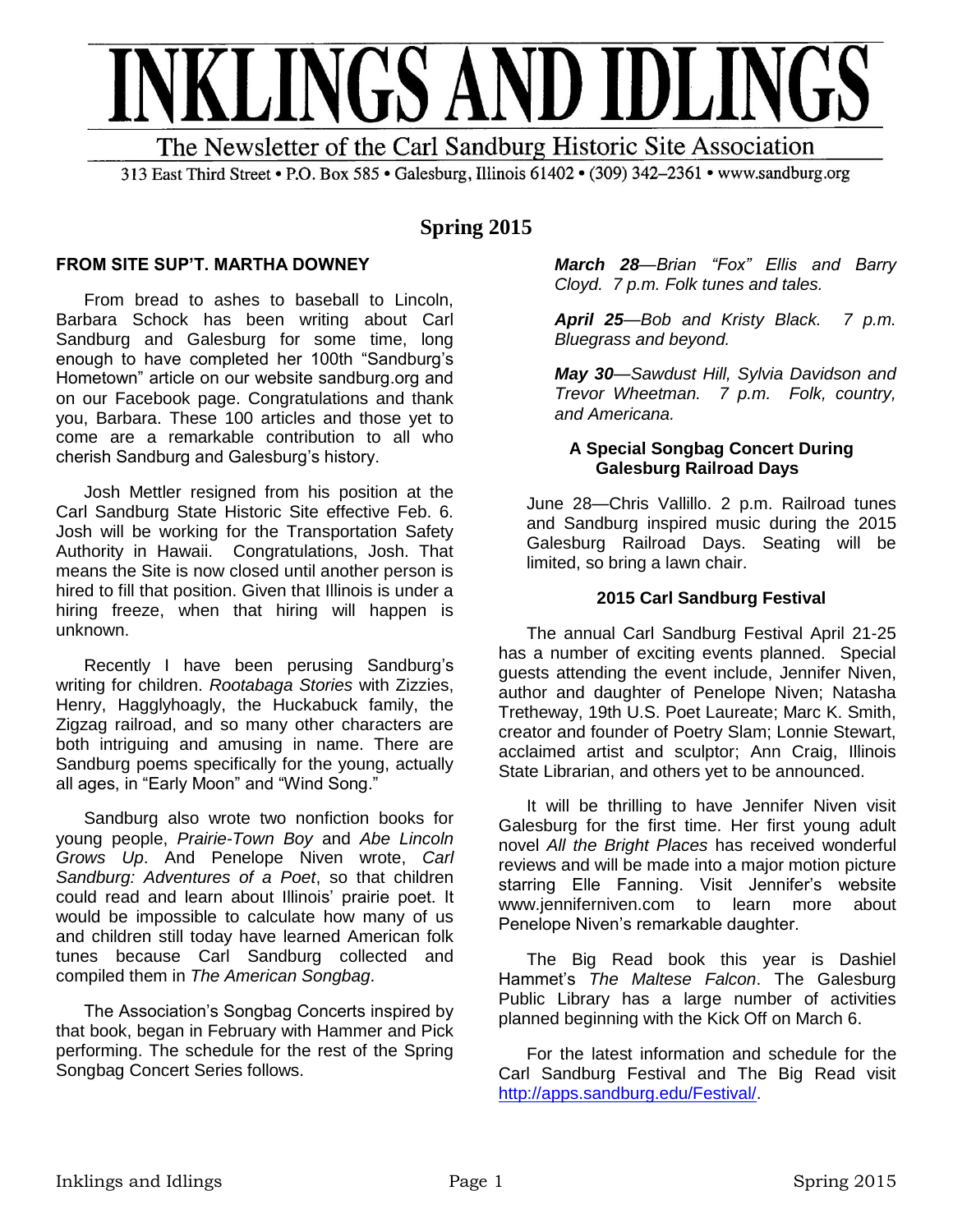# **PLACE**  By Barbara Schock

(*Ed. Note*—*The 2015 Carl Sandburg Festival is a way for Galesburg to recognize its native son. Barbara Schock's story touches on the evolution of Sandburg's feelings about being recognized in his hometown.*)

The *Dictionary of the English Language* lists 52 definitions of the word "place." Every person has a number of definitions of the word in their own lives. The place where one was born, the place where elementary and high schools were located, perhaps college. The place of the first job, wedding, birth of children, etc. One carries these places in memory. Sometimes we talk and write about them. Sometimes we barely recall them at all.

The 3-room cottage at 331 East Third St. in Galesburg became a place for living in 1863 when it was erected. Fifteen years later it was the place where the poet Carl Sandburg was born.

The little house was lived in by a number of families before Adda George, a 70-year-old retired teacher, became interested in it. She had been teaching in Milwaukee at the time Carl Sandburg was working as a reporter for one of the city's newspapers in the early 1900s. She learned he had been born in Galesburg, as she had been. She was 5 years older.

In 1927 Mrs. George returned to Galesburg to care for her aged mother. She began asking various people about the location of Sandburg's birthplace, but nobody seemed to know of its existence or where it might have been. Eventually she learned Mary Sandburg Johnson, Carl's older sister, worked at Cottage Hospital. She contacted Mrs. Johnson who took her to the Berrien St. house. The family had lived there for 17 years. The children had mostly grown up there. It was not the birthplace of Mary or Carl.

Mary seemed to be embarrassed to show the rundown cottage on Third St. to Mrs. George. Once Mrs. George had located the birthplace, she asked the Mayor for permission to put a plaque on the house, and he gave his consent. Mrs. George had the plaque made, put a hammer in her purse, and proceeded to nail it to the front of the house. The owner did not wish to have the plaque there, and she attempted to remove it several times.

Subsequently, Mrs. George secured a boulder to which she affixed another plaque. The rock was

placed on the terrace in front of the little house. The cottage's owner unsuccessfully attempted to remove it.

The years of the Great Depression put a hold on Mrs. George's efforts to restore the birthplace. She was convinced children should learn about Carl Sandburg. The best way to do it was to invite them to visit the place where he was born.

She wrote letter after letter asking celebrities, public figures, historians, and school children to contribute to the restoration of the structure. She also asked the residents of Galesburg to donate. Some people thought it was a waste of time and money. Mrs. George took an option on the property on December 7, 1944 after the son of the owner had advertised it for sale. She had raised only \$700 of the \$1,200 asking price. The balance came from her own financial resources. After the death of Rose Cheneler, the former resident, the Sandburg Birthplace Association took ownership. Mrs. George had been unanimously elected president of the Association. The next step was to obtain more funds and find workmen to restore it.

When Adda George first approached Sandburg about restoring the cottage as a museum, he was of the opinion that it should not be done at all. The dedication, enthusiasm, and persistence of Mrs. George surely convinced him that the project would succeed.

On October 7, 1946 the  $88<sup>th</sup>$  anniversary of the Galesburg Lincoln-Douglas Debate, the birthplace was opened to the public. More than 3,000 people came to visit the first year. Carl Sandburg was not one of them.

Mrs. George had kept him informed of her plans. She was invited to the Sandburg home in Harbert, Michigan and was given some items to be displayed permanently in the little museum.

Sandburg agreed to visit the historic site in January, 1948, his 70th birthday. Mrs. George showed him through the small rooms. At first, she thought he seemed embarrassed, but he gradually warmed to the idea of the restoration as a museum.

On one of his visits to the Birthplace Sandburg opened a door and discovered an indoor toilet had been installed. Again, Mrs. George was attempting to make accommodations for members of the public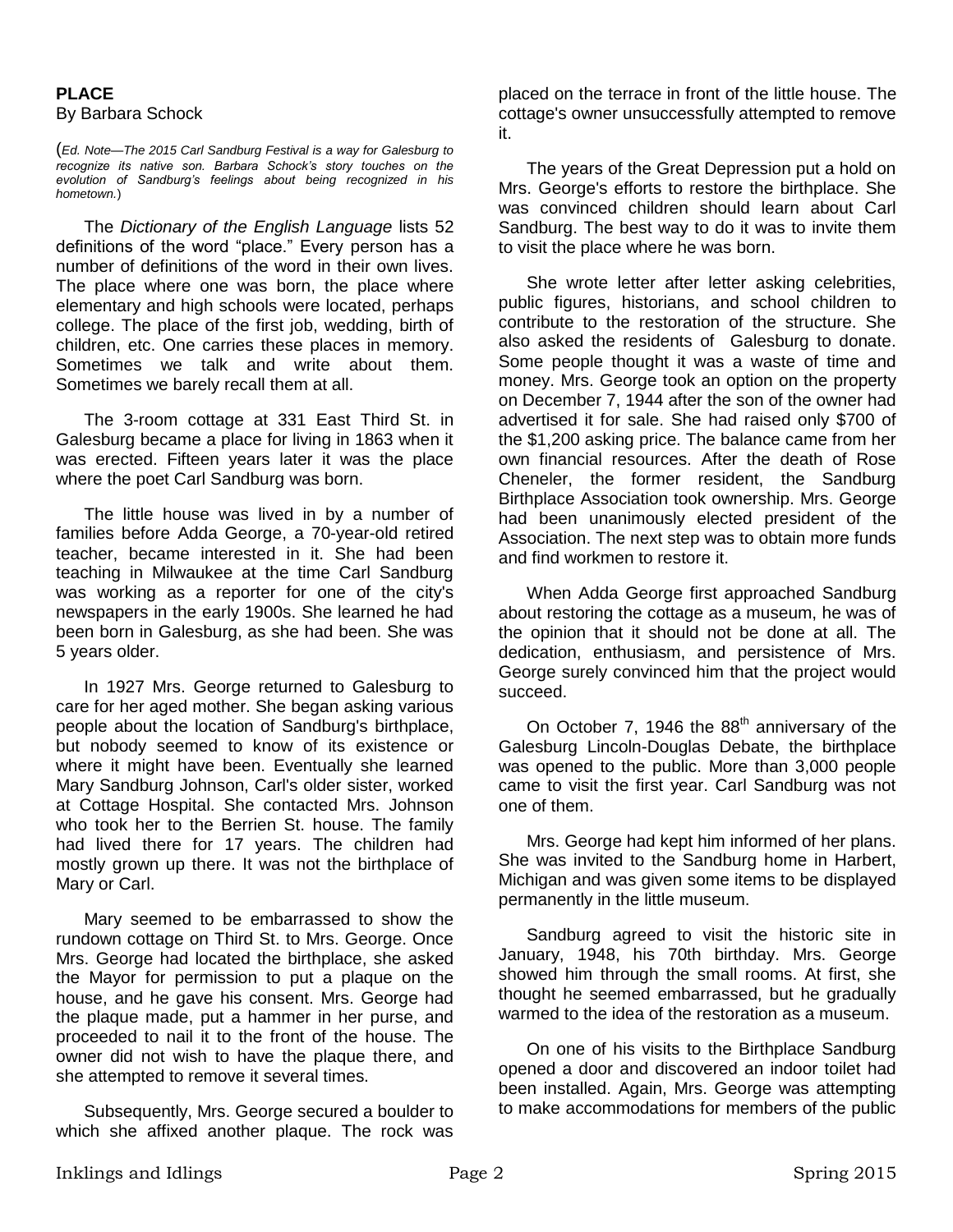visiting the museum. Carl pronounced it an anachronism.

Mrs. Juanita Bednar succeeded Mrs. George as the president of the Association. She was as much a dynamo as Mrs. George. She had some ideas for enlarging the birthplace site. A house to the west was acquired for a resident caretaker of the property. It was named in honor of Adda George.

Mrs. Bednar wanted to develop a research facility as part of the museum. Sandburg felt the little house should be a simple place of commemoration. She next determined that a garden should be established on the property. It was dedicated June 4, 1966.

During the construction of Interstate Highway 74 a large boulder was discovered. It had been rolled to that location on a Knox County farm during the Ice Age. Mrs. John Sutor, an admirer of Carl Sandburg, gave the giant stone to the Birthplace Association. It was named Remembrance Rock after the one novel Sandburg wrote.

The Birthplace continued to be improved and became a Galesburg attraction. It was visited by several thousand people every year. As a result of all this success and because of his friendship with Adda George and Jaunita Bednar, Sandburg decided to have his ashes deposited under Remembrance Rock when the time came. That was done September 1, 1967. About ten years later those of his wife were laid there as well. After the deaths of two of their daughters, their ashes were added to those of the parents.

The place where Carl Sandburg began and was laid to rest is a lovely spot to visit on a sunny spring day or a golden autumn afternoon. The beauty of the flowers, shrubbery, and trees is pleasing. The rhythms of the railroad sounds are there too.

## **CAVALCADE OF AMERICA & CARL SANDBURG** By Rex Cherrington

Cavalcade of America was initially a radio program sponsored by the DuPont Company. This was usually a drama series but occasionally dealt with music when the subject was the biography of a composer. The broadcasts began October 9, 1935 and could be loosely, though not at all inaccurately, characterized as reparations to society for the enormous profits made by DuPont in World War I. The Congressional Committee chaired by Senator Gerald Nye had investigated the munitions industry's banking and concluded the profit motive largely accounted for the United States' involvement in World War I. Nye had also served as Chairman of the Public Lands Committee and had discovered how Warren G. Harding's Interior Secretary had arranged the illegal award of oil rights that resulted in large contributions to the Republican Party. This became known as the Teapot Dome Scandal. Nye's appearance marked him as rather like a "Rube" since he was from North Dakota and had a bowl haircut. He soon earned the nickname, "Gerald the Giant Killer."

The findings of the Nye Committee had turned public sentiment against DuPont, and DuPont saw the need to do something to improve its image. Their efforts to improve their image would result in a radio show which offered some wonderful educational entertainment. DuPont sought out stories that emphasized the good and noble sides of humanity. Such titles of episodes in the first year were indicative of the content, "No Turning Back," "The Will to Conquer Distance," "The Spirit of Competition," "The Will to Rebuild," "Faith in Education," "Woman's Emancipation," "Willingness to Share," "Community Self Reliance," "Heroism in Medical Science," "The Will to Explore," "The Humanitarian Urge," "Women in Public Service," "Abraham Lincoln--A True American," "The Artistic Impulse," and "Songs that Inspire that Nation" were some of them. I have found the first and two others on YouTube. I would enjoy hearing them all, I suspect. Many of the shows featured music with the story, often furnished by the orchestra of Don Vorhees. The first four seasons were broadcast on CBS. During the summers of 1936 and 1937 a Special Summer Music Series was introduced.

From the fifth season on, the program was broadcast on NBC and was carried on that network until the end of its radio broadcasts. Carl Sandburg, the champion of the people, was the narrator of the broadcast on December 7, 1942, the one-year anniversary of the attack on Pearl Harbor. The show was entitled "The Road to Victory" in which Sandburg describes his meetings with Americans from all walks of life. It would seem a very high honor to be chosen to star in the show that commemorated the first anniversary of the commitment our country made by entering World War II. This episode had more characters than any other Cavalcade episode. There were 73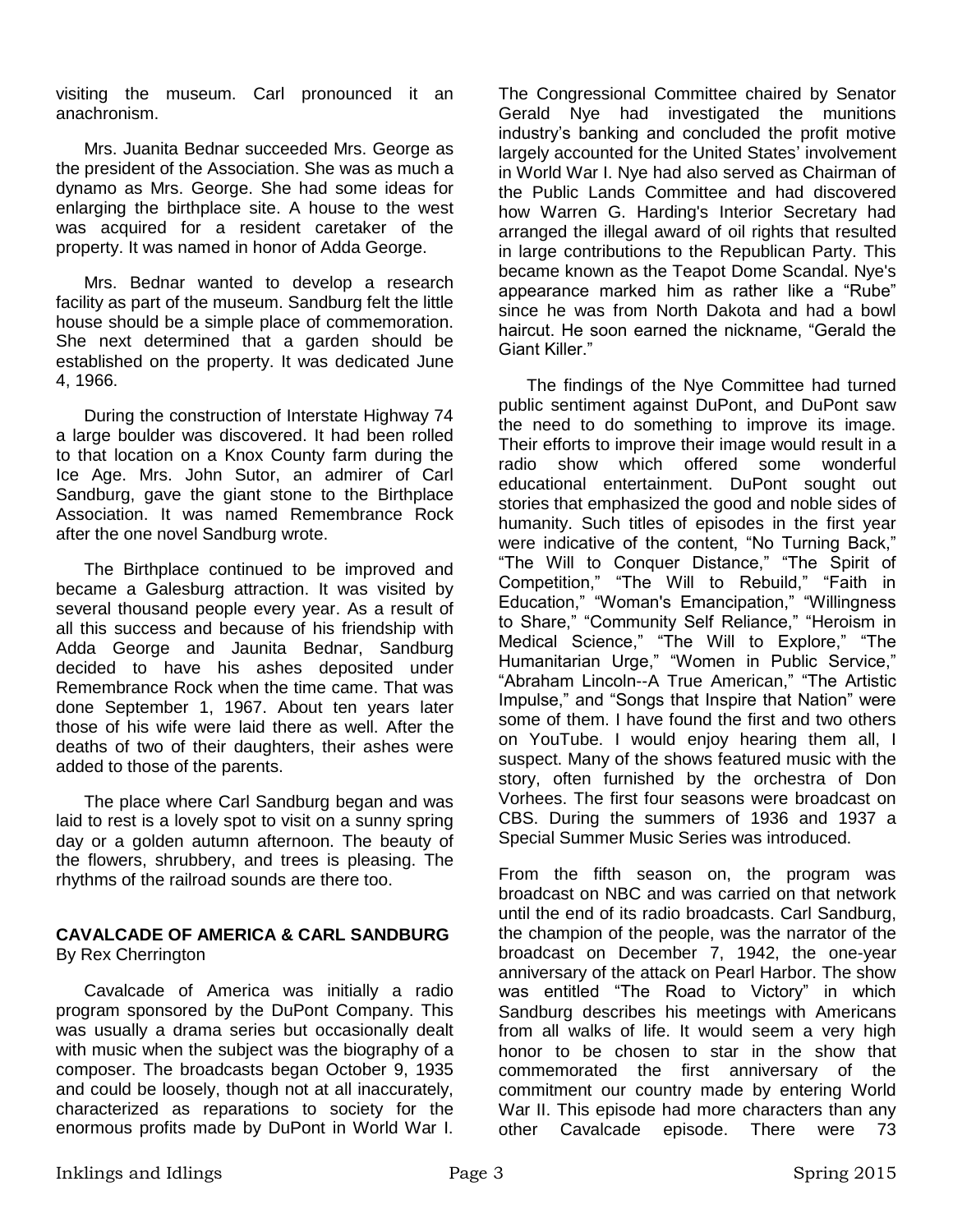characters, though actors would, through the use of different voices, play more than one character. It is thought there not many more than a dozen actors. The musical score was composed by Ardon Cornwell and played by the orchestra conducted by Donald Vorhees. The content of the show was based upon various works of Carl Sandburg adapted by Norman Rosten. A vocal performance was given by the Delta Rhythm Boys.



**This somewhat rare photo dated November 24, 1942 was produced by NBC for DuPont for press release notifying the public of the upcoming episode of Cavalcade of America entitled, tentatively, as "Victory's Road" but later presented as "The Road to Victory" on December 7, 1942. This particular copy of the photo had been released to the** *Cleveland News***. Photo courtesy of Rex Cherrington.**

The radio broadcasts of Cavalcade of America continued into 1953. Television broadcasts had started in 1952, but due to the fact there were few TV owners then, the radio broadcasts had been continued another year. The final television broadcast was in 1957 and by then was being carried by ABC. Over the course of roughly two decades DuPont had their program aired on all three major networks. The DuPont Company's

motto, which was modified slightly over the years, was read at the beginning of each production from the first episode to the last, "Maker of better things for better living through chemistry." DuPont desired to show the humanitarian progress of mankind and particularly improvements in the lives of women. It was shown in a variety of ways that our culture had changed and honored the people who were instrumental. Naturally, DuPont was most pleased when they could demonstrate how this progress resulted from the application of technological innovation.

## **GOT A SANDBURG STORY?**

If you have a story about Carl Sandburg that you would like to appear in *Inklings and Idlings*, please e-mail it to editor Mike Hobbs at mhobbs@grics.net.

#### **"PHIZZOG," CHICAGO, AND NORBERT BLEI** By Mike Hobbs

While googling Sandburg's poem "Phizzog" recently I came across a *Chicago Tribune* story dated April 30, 2013 by reporter Rick Kogan about the life and passing of Norbert Blei who Kogan states was a writer who "chronicled Chicago with the 'soul of a poet.' [H]is writing—gritty, urban and urbane, filled with humanity and lively characters ranks with the best ever published about Chicago." He quotes Blei's former student and longtime friend poet Albert DeGenova who said, "[Blei's] books are alive with people, neighborhoods, the sights, sounds, smells of real living."



**Norbert Blei 1935-2013**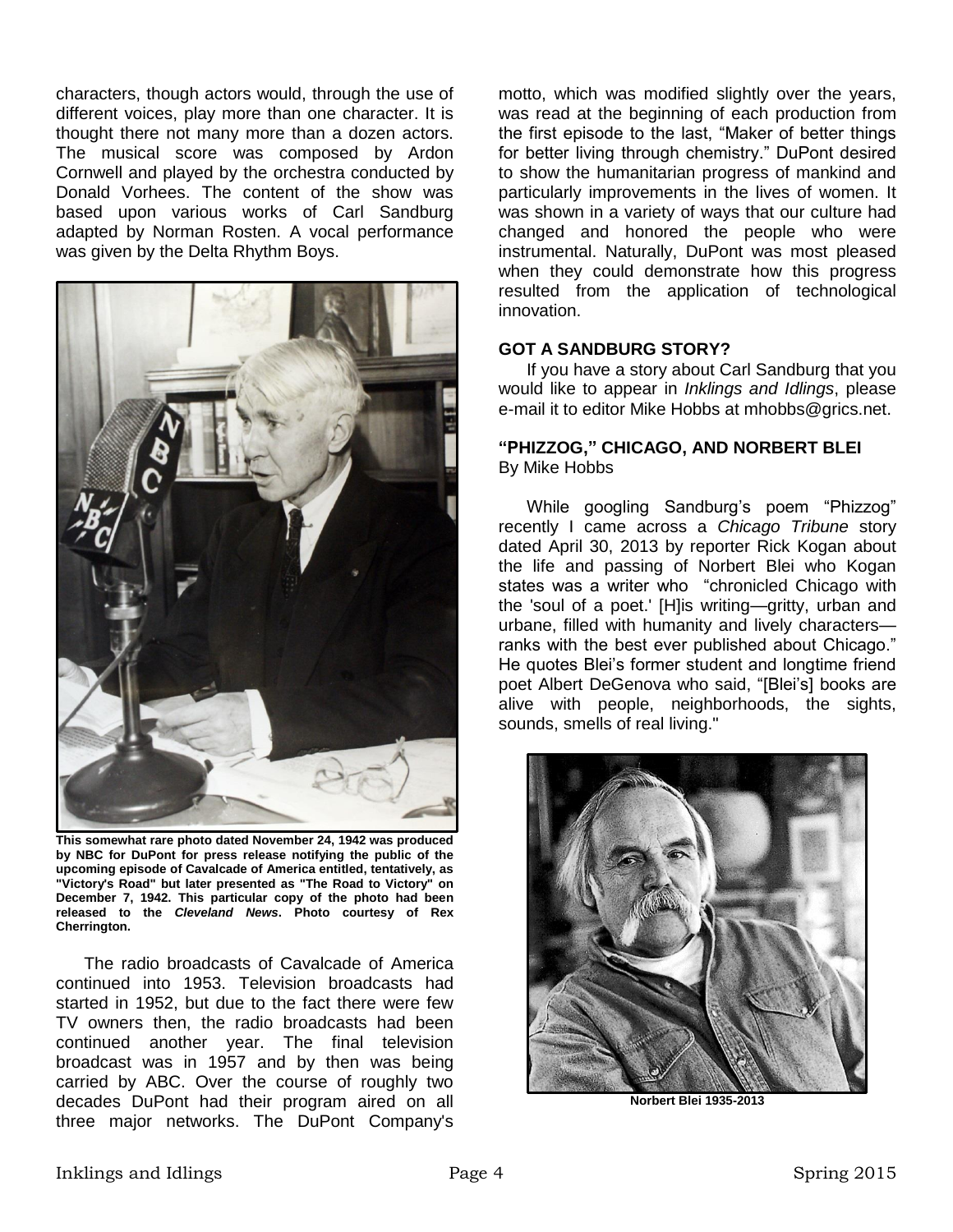Blei was born in Chicago in 1935. He grew up on the West Side. While in grade school his family moved to Cicero, He graduated from Illinois State University in 1956, taught high school English, and then went to work for the City News Bureau, which Kogan calls "that bygone training ground for journalists." He wrote nonfiction for local magazines. In 1968 he, his former wife, and children moved to Ellison Bay in Door County, Wisconsin, where, as Kogan tells us, "[h]e became the 'writer in residence' at 'The Clearing Folk School,' a position he held for 40 years; edited a Door County arts newspaper and was the editor and publisher of CROSS+ROADS PRESS, which was devoted to emerging and accomplished poets, short story writers, essayists, novelists, artists, and photographers. Mr. Blei wrote 17 books, including those that many refer to as his Chicago trilogy: *Neighborhood*, *Chi Town* and *The Ghost of Sandburg's Phizzog*.

Kogan describes Blei's "Chicago Trilogy," "Of *Neighborhood*, the writer and critic Laurie Levy wrote in the *Tribune*: 'There is the soul of a poet as well as a journalist at large in these pages, recalling for the less articulate those lost moments we try so hard to remember.' Mr. Blei called *Chi Town* his 'love letter to a city that has meant so much to me.' In it, one can feel his passion for this place as he writes about familiar characters like Mike Royko and Studs Terkel, as well [as] less famous folks. *The Ghost of Sandburg's Phizzog* is a sort of prose poem in honor of one of his greatest influences."

As an 18 year old in 1896 Carl Sandburg had a burning desire to see the world beyond Galesburg. He used his father's CB&Q Railroad pass to take the train by himself for a 3-day visit to Chicago that year. Penelope Niven in *Carl Sandburg, A Biography* tells about his "'traveling light' carrying only what he could fit in his pockets—a knife, a piece of string, a pipe and tobacco, two handkerchiefs and a dollar and fifty cents…." (She also says that "[a]ll his life he would prefer the train to every other mode of travel.") Niven goes on, "The city was a shock and an exhilaration to [Sandburg's] senses. Charley walked for miles." He saw skyscrapers, Chicago newspaper buildings, the site of the 1886 Haymarket Riots, and State Street department stores. He had heard about the "funny doings" in Chicago saloons, so he went to one and was propositioned by a prostitute. He had met one of the city's "wicked," "painted women" in this "Stormy, husky, brawling, City of the Big Shoulders." ("Chicago," 1914)

 My own first trip to Chicago occurred around 1960 (before the construction of Interstate 80 and the Dan Ryan Expressway) when fellow Boy Scouts and I took a bus trip to see the White Sox play in old Comiskey Park. I was 12 years old. Seeing the neighborhoods of the South Side fascinated me. Much different from my little hometown of Abingdon. Over the next two or three years I took trips with my parents to Chicago. Saw the big buildings in the Loop. Walked among people on bustling Maxwell Street where I heard people talk funny, and I smelled good but unusual food smells. I think it was on Maxwell Street where I first heard the term "hot merchandise." Speaking of smells, there was the familiar rural Knox County smell when we drove by the Union Stockyards. We drove through ethnic neighborhoods where I could imagine some "storminess" and "brawling" going on. When I started at Western Illinois University in Macomb in 1967, I met many students from the Chicago area. I liked their accent. I found some of the males' greased hairstyles to be worth a second look. Some of those Chicago guys were loud and fast-talking. They were "stormy."

I enjoy the exuberance of former construction worker Marc Smith ("Big Shoulders), who grew up in Chicago in the 1960's, when he is in Galesburg. He founded the Poetry Slam and will be here again for the 2015 Carl Sandburg Festival. Catch him if you can.

I look forward to reading Norbert Blei's books about Chicago.

# **SOME BIRTHPLACE HISTORY**

By Mike Hobbs

CSHSA member Chuck Bednar made available the February 12, 1969 Carl Sandburg Birthplace Association's newsletter, *331 Memo,* which gives some Birthplace history. Under the heading "Thank You Mr. Zumwalt" is written, "Hours of valuable labor have been given by Board member Homer L. Zumwalt in the caulking of the shingles of the Adda George House [currently the Site Visitors Center]. The late Mr. Zumwalt was the father of Gail Swanson, wife of CSHSA President Barry Swanson.

Under the heading "Goffs Invited to Connemara," is "Lauren and Mary Goff, president and hostess at the Birthplace, will stop at Connemara, the farm home of Carl Sandburg near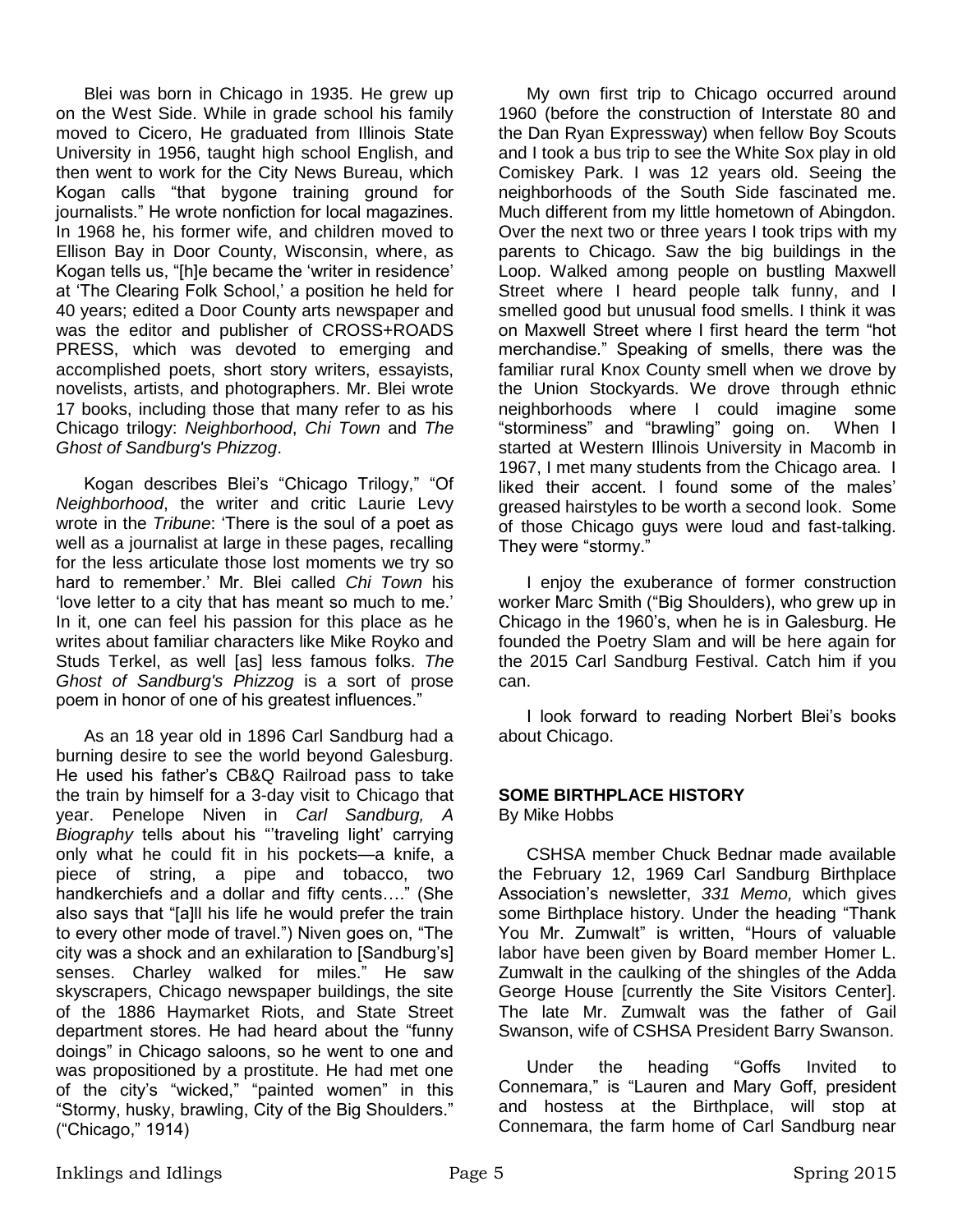Flat Rock, N. Carolina, on their way to Florida. They have been invited to do so by Mrs. Carl Sandburg and [daughter] Margaret."

From "Mabel Corbin Remembered," "Miss Mabel Corbin, a retired member of the Faculty of Western Illinois University, became the first vice-president of the Sandburg Association in 1945, and remained in this position until Mrs. [Adda] George's retirement in 1959. Of Mabel Corbin's contribution to the birthplace restoration Mrs. George wrote, following Miss Corbin's death in 1960: 'Blessed Mabel! It would take an encyclopedia to tell all that she meant to me…and her crowning gift was a bequest to the Birthplace in her will of \$500.' At Western Illinois University, a beautiful new dormitory has been named for Mabel Corbin."

Under the heading "They Came By The Thousands" Hostess Mary Goff gave a breakdown of where visitors to the Birthplace came from in 1968:

*Galesburg—2,001 Illinois (outside of Galesburg)—7,920 Out of State—3,561 (Every state represented, including Alaska and Hawaii) Foreign Countries—73 Total—13,555 Number of visitors in 1967—13,064*

Margaret Harvey wrote the following story, "Ten chosen trees from Connemara Farms, Carl Sandburg's last home in Flat Rock, N.C. planted at Carl Sandburg park as part of a landscape program, were dedicated Sunday, April 7, 1968 as a memorial to the late Juanita K. (Mrs. Charles) Bednar, for eight years 1959-1967 president of the Carl Sandburg Birthplace Association. The event is listed among Sesquicentennial observances in Illinois.

"Mr. Sandburg's oldest daughter, Margaret was here from Flat Rock, and his sister Esther Sandburg Wachs, and her husband, Arthur, of Chatsworth, Cal., as well as his nephews, Dr. Richard Sandburg of Belvidere, Ill., and Martin Sandburg Jr., of Galesburg, with their wives, were present.

"Members of the Bednar family present included Mr. Charles Bednar, Sr., of Galesburg, Mr. and Mrs. Charles Bednar, Jr., and little daughter, Melissa, of Oak Park, Ill., Rick Bednar, with the Army Special Services in Vietnam, his fiancée, Mr. and Mrs. Jim Weidenbauer, of Monmouth, Ill., uncle and aunt of Mrs. Bednar, and Mr. and Mrs. Ronstrom, of Galva, cousins of Mrs. Bednar.



**Carl Sandburg & Juanita Bednar**

"The white pine, dogwood and red maple trees were brought from Connemara Farms by Paul Waylan, of Macomb, field representative of the Sesquicentennial commission. The landscape planting was planned by Mr. and Mrs. Ray Brown, with Mrs. Hayes Tucker assisting. The trees were planted prior to the dedication with the exception of one white pine which was planted that day in special tribute to Mrs. Bednar by Miss Sandburg. A red maple was also planted in the terrace at the Charles Bednar home, 1737 North Broad street.

"Other trees planted included river birch, shingle oak, shadblow, white pine, white oak, burr oak and a large red-bud tree given by Miss Louise Wilmot. Sixty-three holes for the planting were dug by members of local Junior Chamber of Commerce. Two white pines were planted by Margaret Sandburg on the campuses of Lombard Junior High School and on the Knox College campus.

"Homer Zumwalt, chairman of the Sandburg Park and grounds committee, had arranged the following program:

*Welcome--Mr. George Warren, Secretary of the Chamber of Commerce.*

*Introduction of Guests—Mr. Lauren Goff, President of the Carl Sandburg Birthplace Association.*

*Musical selections—Sweet Adelines, directed by Mrs. James Macdonald.*

*Remarks—Mayor Robert Cabeen.*

*Tree Planting—Paul Waylan, Mrs. John J. Sutor, Mr. and Mrs. Ray Brown.*

*Presentation of a Plaque honoring Juanita Bednar was made by Dr. Kermit Petersen."*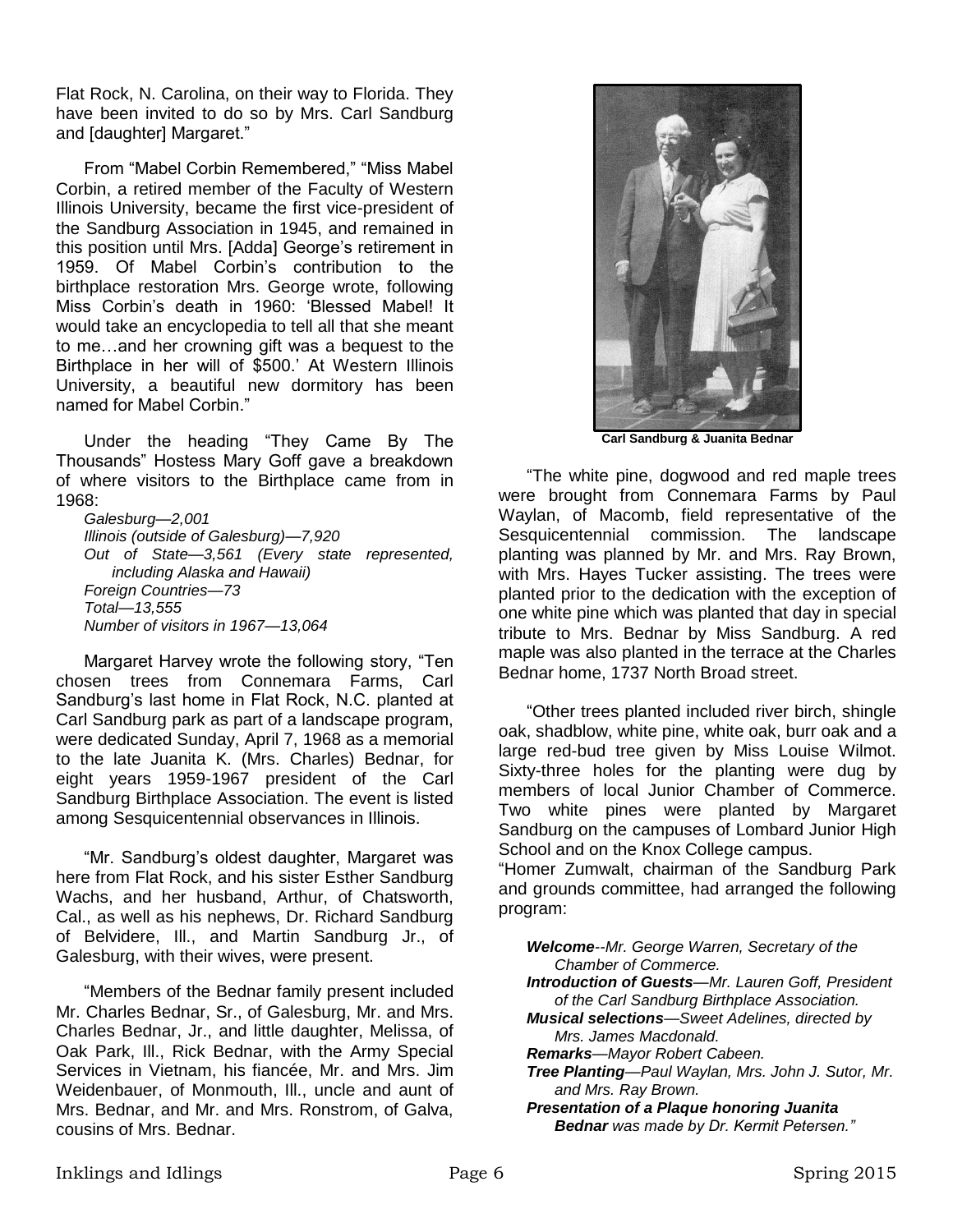# **THE COLVILLE GIRLS**

By Mike Hobbs

After completing the sixth grade at the Seventh Ward School near his East Berrien St. home, Sandburg walked a mile to downtown Galesburg to attend the Grammar School. Kids from all over town attended that school, and Sandburg found it interesting to be around them, including the welldressed kids from the more affluent parts of town. The Grammar School stood west across Broad St. from the current Galesburg Public Library.

In Sandburg's eighth grade class at the Grammar School were two Colville sisters, daughters of Robert Colville, Galesburg's foremost printer and bookbinder. In his autobiography *Always the Young Strangers* Sandburg wrote that the sight of the Colville girls captivated him, "They were pretty to look at. I tried to look at them without it being seen that my eyes were enjoying them. Ann had carrot-colored hair that framed her brown eyes, freckled face, and thin-lipped mouth. Her sister Blanche had deep-black hair and eyes and her face was what they call ivory-pale [,] her mouth more fulllipped than Ann's. Both these girls near my desk had legs good to look at and I would take quick looks at them and flash my eyes in a hurry back to the history or geography pages." Sandburg was a keen observer of things and people, including pretty girls and women. That trait aided him as a newspaperman and writer.



**Colville & Bro. Printers & Bookbinders, on the second & third floors of this building at 134 to 136 E. Main St., Galesburg. Bunker's Boots & Shoes on ground floor. Current site of Park Plaza. Photo courtesy of Galesburg Public Library**.

(*Editor's Note: This is part of the series of stories by CSHSA members about why they are drawn to Sandburg.*)

#### **WHAT APPEALS TO ME ABOUT SANDBURG**  By Bert McElroy

*.* Carl Sandburg's appeal to me comes from a combination of place, generational overlap, acquaintances, interest in history, involvement, employment, the enjoyment of Site aesthetics, and interpretation. My earliest hearing about him was probably from my mother who was of Swedish descent. She read poems and children's stories; she also encouraged church and school. Early on I recollect the local popularity of Sandburg and Lincoln, the Birthplace and New Salem. While visiting those places as an adolescent, I thought, "Wow, Sandburg's remains were buried in his backyard under a [Remembrance] rock," and comparatively I remember New Salem's "log cabins and the poison ivy!"

I attended second grade at Weston Elementary School, the site of the former Fourth Ward School that Sandburg had attended. During third grade at Mary Allen West I remember Mr. Baron taking us by the Birthplace on the way to play basketball against Douglas Elementary. During middle school I recall collecting pennies for Sandburg's birthday party. I enjoyed social studies and history during junior high and high school, where I first delved into Sandburg's Galesburg memories and his wanderlust (with special thanks to Mr. Sward and Mrs. Moore). During high school I was employed as a maintenance engineer's assistant with the Downtown Village Council under the directorship of Tom Wilson, a local historian who routinely pens a local history column in the Galesburg *Register-Mail*. While attending Knox College, where I earned my BA in history, I was allowed to browse the Lombard University Collection archived at Knox. Much of the collection was boxed.

While farming for my father and uncle, looking for extra jobs, and working on some projects at the Birthplace, Carl Sandburg State Historic Site Interpreter Steve Holden suggested that I apply to the Illinois Historic Preservation Agency for work at the Site. During nearly a decade of employment, including 5 years of year-round maintenance and assisting interpretation under the tutelage of Holden, who had become Site Superintendent, and another 4 years seasonally under the direction of Martha Downey, I grew accustomed to the questions and